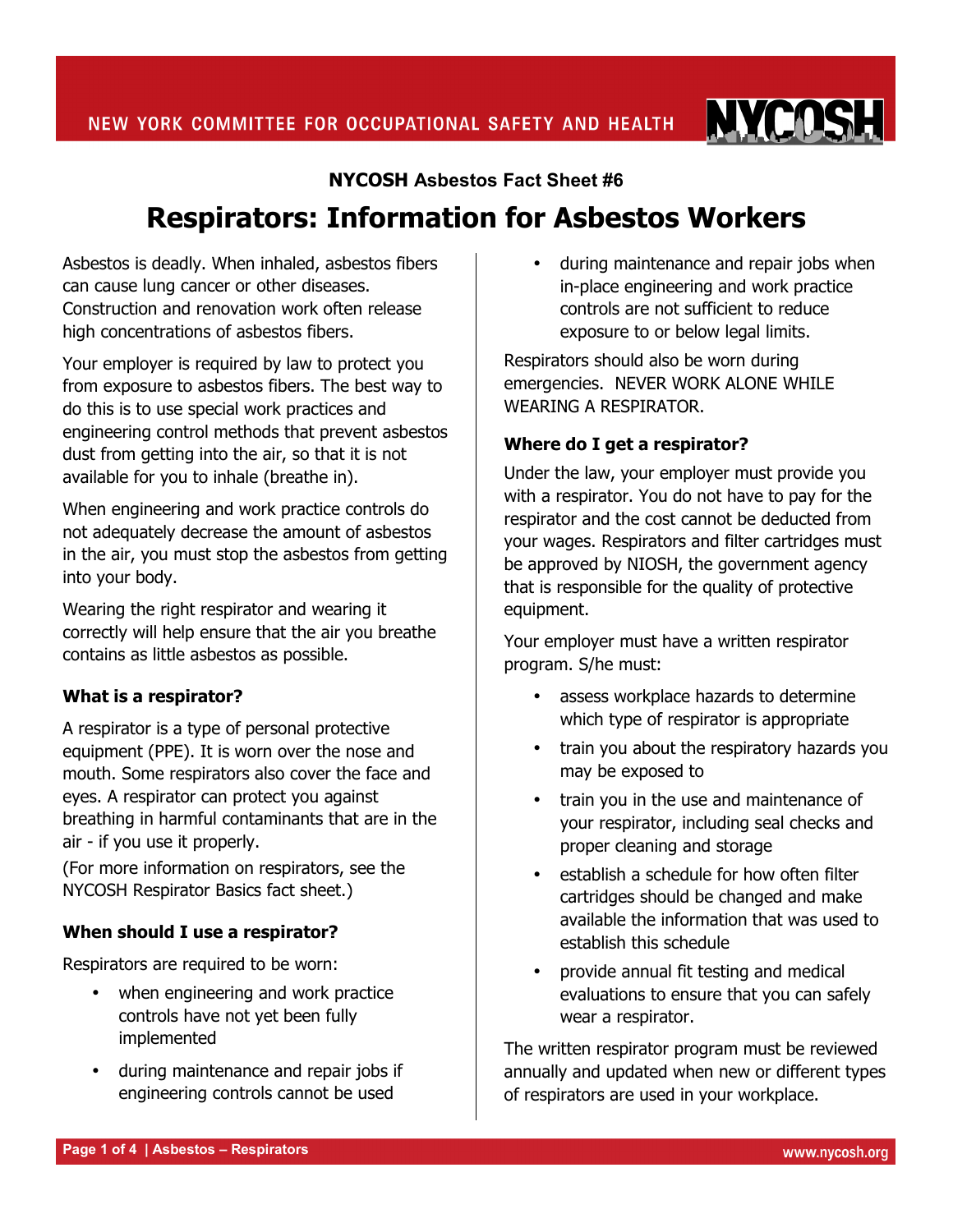#### **What kind of respirator should I use?**

Not all respirators are alike, and not all respirators protect you equally. The kind of respirator you must wear depends on the amount of asbestos in the air - the more asbestos present, the more protective the respirator must be. The amount of asbestos in the air must be monitored by a qualified person, who will take samples and have them analyzed in a laboratory.

The sampling results will be used to determine what kind of respirator you need to wear. (Caution - disposable respirators and dust masks do not protect against asbestos. They are not legal to use for protection against asbestos.)

The chart on the back of this fact sheet shows some of the different types of respirators and explains the kinds of respirators you need for different exposures. When you look at the chart, remember that your employer *must* give you a powered air purifying respirator (PAPR), which is more protective and more comfortable, if you request one.

A PAPR can be used when there is asbestos in the air at any level up to 100 fibers/cc (f/cc), even if the law only requires the lesser protection of a half-face or full-face "negative pressure" mask.

#### **How can I make sure that my respirator fits me?**

It is crucial to wear a respirator that forms a tight seal to your face, or it will not keep asbestos fibers out of the air you are breathing inside your mask. Since everyone's face is shaped differently, your employer must allow you to choose from among a selection of at least five (5) sizes from at least two (2) different manufacturers.

Your employer must perform a "fit test" at least once a year to ensure that your respirator fits properly.

Your employer must have you fill out a medical survey each year so that a medical professional can determine whether you are medically qualified to use a respirator.

**NYCOSH** 

If the medical assessment disqualifies you from using a respirator, the law requires your employer to allow you to perform equivalent work that does not require use of a respirator.

There are two different kinds of fit tests: qualitative and quantitative. *Qualitative fit testing* involves putting on a hood while wearing the respirator. Chemical test solutions with irritant, bitter, or other undesirable properties are injected into the hood. If you taste or smell the chemical inside your respirator, the respirator does not fit properly and must be adjusted or changed.

Quantitative fit testing uses a calibrated instrument to measure the amount of a chemical substance that penetrates into the respirator while you are wearing it.

## **SEAL CHECKS:**

The only way to ensure that your respirator is protecting you when you put it on is to perform a seal check every time you put it on. Every time you put on a negative pressure respirator, such as a half mask or a full-face mask, you MUST perform the following procedures:



#### NEGATIVE PRESSURE CHECK:

To check for leaks when inhaling (breathing in), completely cover the filter cartridges with the palms of your hands so that no air can flow in. Inhale more strongly than usual. If the mask collapses slightly and you do not feel any air entering the mask across your face, the respirator fits properly when inhaling.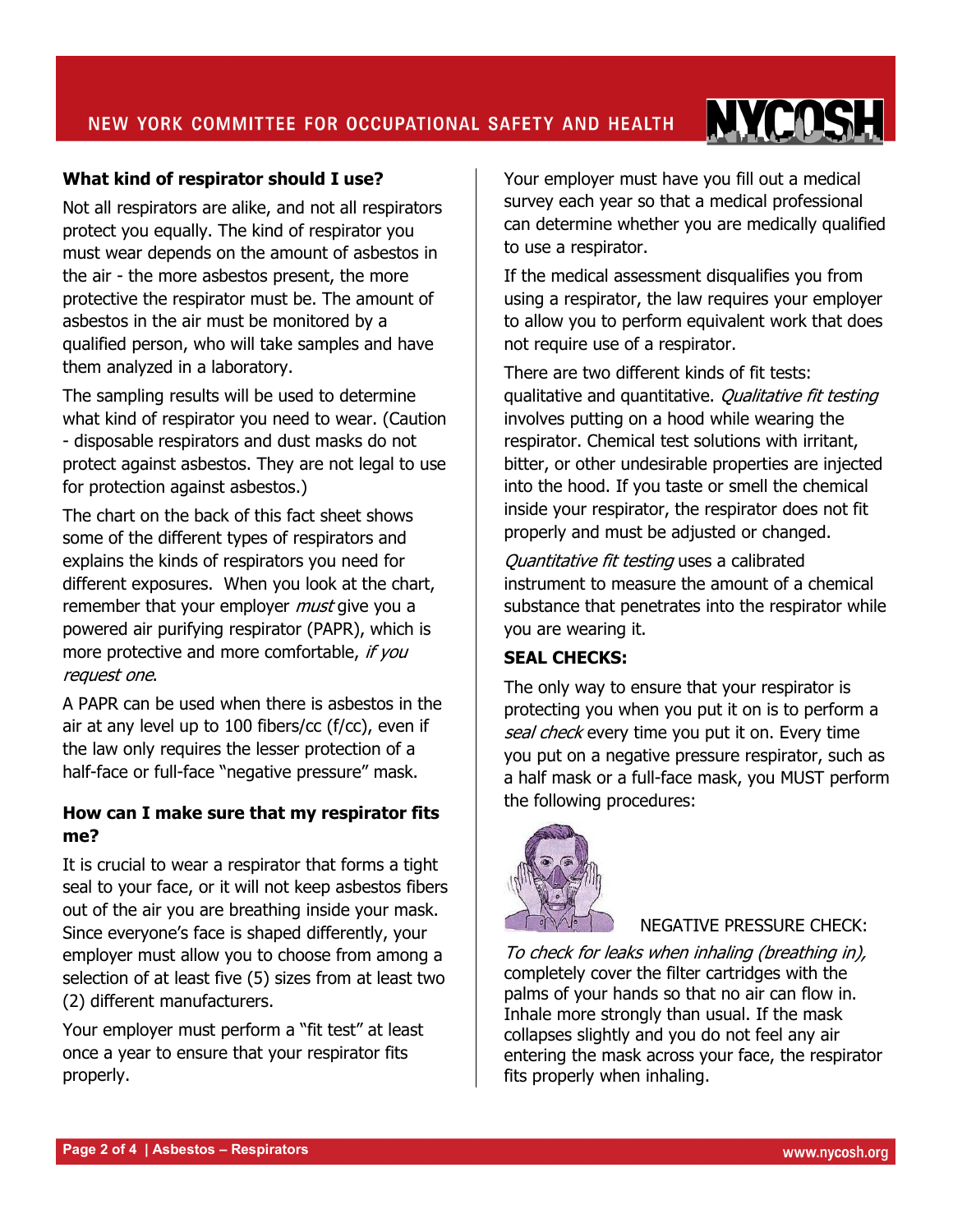## NEW YORK COMMITTEE FOR OCCUPATIONAL SAFETY AND HEALTH



#### POSITIVE PRESSURE CHECK:

To check for leaks when exhaling (breathing out), completely cover the exhalation port with the palm of your hand so that no air can flow out. Exhale more strongly than usual. If the mask bulges slightly and you do not feel any air flow escaping across your face, the respirator fits properly when exhaling.

If you can feel air escaping or coming in through the edges of your mask while performing the negative or positive pressure tests, your respirator does not fit and must be adjusted or changed.

Facial hair, scarring, and weight gain or loss may affect the fit of your respirator. Beards and sideburns generally interfere with a good seal to your face.

When you wear a positive pressure respirator, such as a PAPR (powered air purifying respirator), you must perform an air flow check. A PAPR comes with a small gauge which allows you to measure the flow of air from the pump. If the air flow is weak, you must change the battery or the HEPA filter cartridges on your respirator.

#### NYCOSH Asbestos Fact Sheets:

Fact Sheet #1 - Asbestos

Fact Sheet #2 - OSHA Asbestos Standards

Fact Sheet #3 - New York State Asbestos Law

NVM

Fact Sheet #4 - New York City Asbestos Law

Fact Sheet #5 - Asbestos Hazard Emergency Response Act (AHERA)

Fact Sheet #6 - Respirators: Information for Asbestos Workers

> **See the respirator use chart on the following page.**